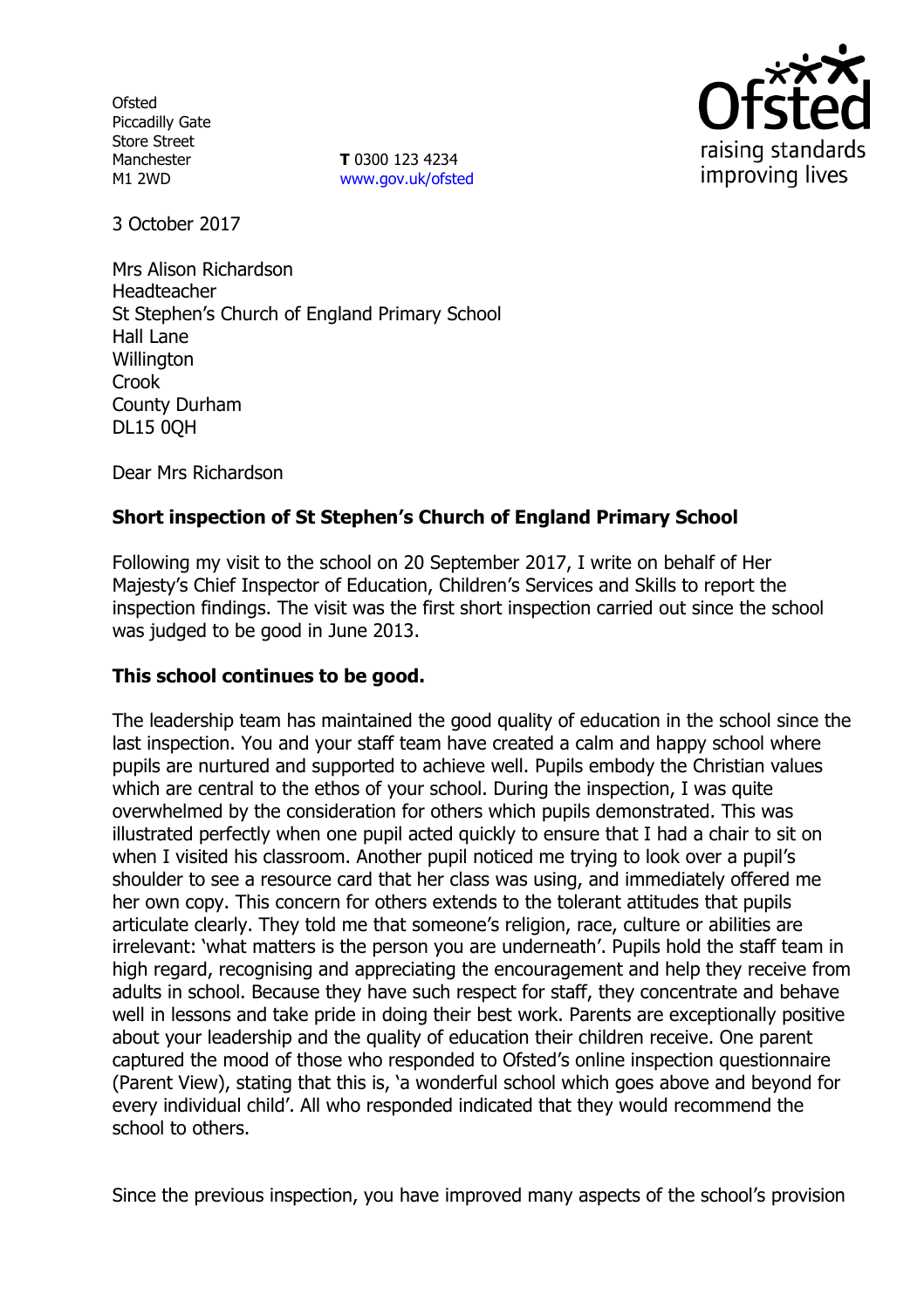

because you are keenly aware of what is working well and what needs to be better. Your plans for improvement are meticulous. You set ambitious and precise targets to increase the achievement of specific groups of pupils. These detailed plans have helped you to make systematic improvements over time to the standards achieved by pupils. A higher than average proportion of pupils is now reaching the national expectation in Year 1 in phonics. The proportion of pupils reaching the expected standard at the end of Year 2 in reading and mathematics is above the national average. You acted quickly when standards at the end of Year 6 dipped in 2015. Since then, the proportion of pupils reaching the expected standard in reading, writing and mathematics combined has been above the national average at the end of key stage 2. Your work to improve the quality of teaching has led to most pupils making strong progress across key stages 1 and 2. In particular, pupils with low prior attainment are making rapid progress to catch up with their peers. As a result, more pupils are well prepared for the next stage of their education at secondary school.

At the previous inspection, you were asked to ensure that teaching met the needs of those pupils who have special educational needs and/or disabilities. Your coordinator for special educational needs has reviewed provision for this group of pupils carefully. Parents and pupils now have more opportunities to share their views with you about the help they receive. Pupils are benefiting from more precisely targeted support within and outside the classroom and this is enabling them to make better progress.

Since the previous inspection, you have overseen an improving trend of outcomes for children in the early years. This year, the proportion of children reaching the expected standard at the end of their Reception Year was in line with the national average. You recognise, however, that some disadvantaged children, including some boys, did not achieve as well as they could. You have identified this, correctly, as a priority for improvement this academic year. You also recognise that you need to keep a more precise check on how you use the pupil premium funding to improve the achievement of disadvantaged children in early years.

Teaching has ensured that the proportion of pupils reaching the highest standards of attainment in reading and writing is at least in line with the national average at key stages 1 and 2. However, across the school, you recognise that not enough pupils are reaching the highest standards in mathematics. You have already started work on this, but know that you have more to do to ensure that the most able pupils achieve as well as they can in this important subject.

#### **Safeguarding is effective.**

You manage safeguarding arrangements with the same diligence and precision that are applied to all other aspects of your work in school. Leaders and staff have received appropriate training, so that they have a clear grasp of their safeguarding responsibilities. Records show that leaders take prompt action, where concerns are identified, to keep pupils safe. Leaders make detailed and well-informed contributions to multi-agency meetings, ensuring that concerns are escalated to a higher level when circumstances do not improve quickly enough for pupils.

Pupils are helped to stay safe and to consider and manage risks to their safety through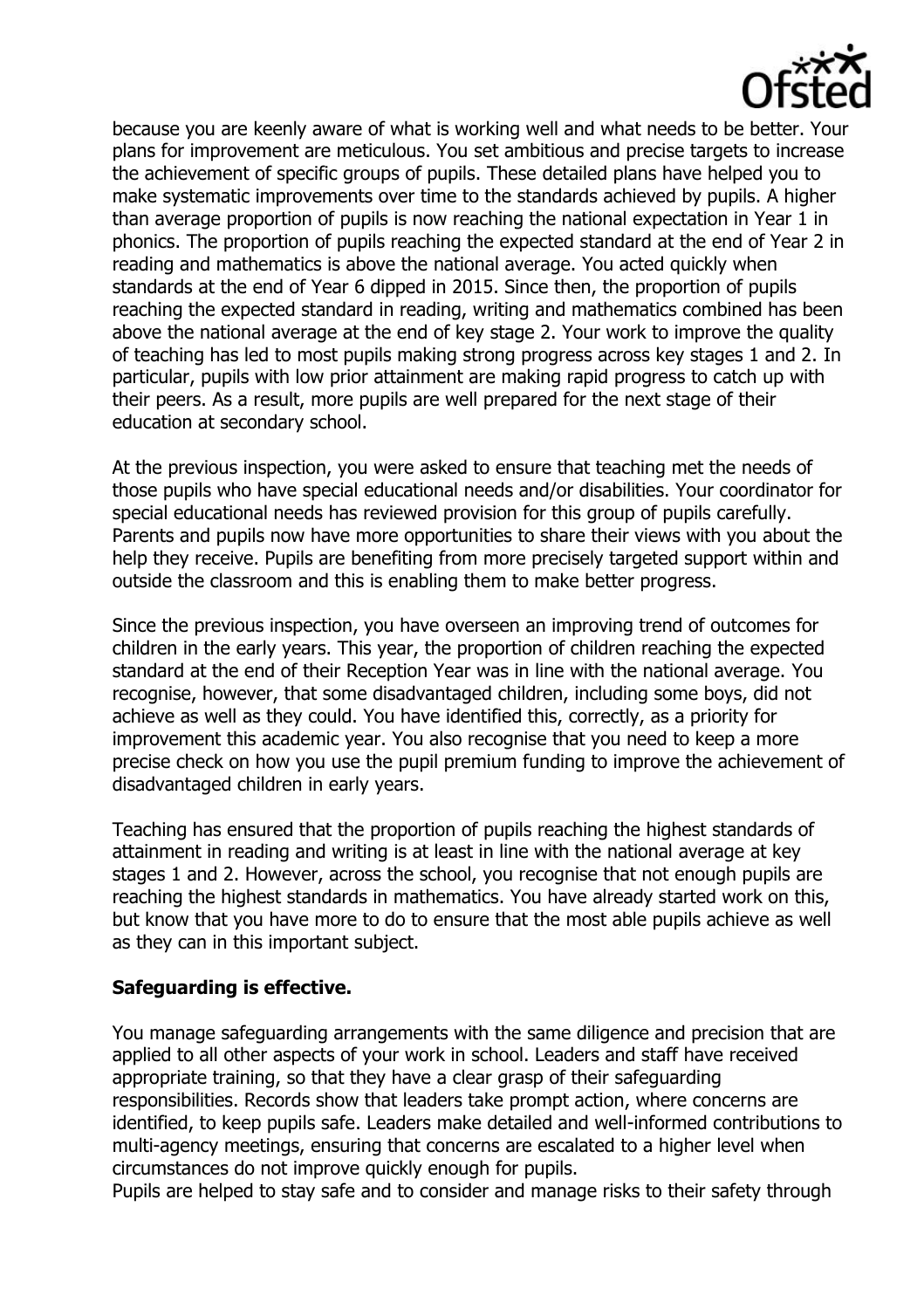

their 'family group' meetings. They spend an afternoon once a month in mixed-age groups looking at key issues such as online safety, British values and healthy lifestyles. This has enabled pupils to develop a good understanding of the things that might put them at greater risk of harm. Every parent who responded to Parent View indicated that they feel their child is safe and looked after well in school.

## **Inspection findings**

- Over time, teachers have benefited from training and support to increase their understanding of the demands of the new national curriculum for mathematics. Teachers are tenacious in ensuring that pupils can quickly recall their number facts. Pupils are confident with written methods of calculation. You recognised that pupils needed the chance to tackle tricky problems and invested in resources to improve teachers' planning in this area of work. Leaders' work to improve the curriculum has ensured that the proportion of pupils reaching the expected standard for their age in mathematics is above the national average by the end of key stages 1 and 2. However, sometimes, the most able pupils spend too long practising skills they have already mastered. They also do not have enough opportunities to explore or explain their mathematical reasoning. Consequently, too few pupils are reaching the highest standard in mathematics. You know this and have already begun to take steps to address this through additional professional development for staff.
- Since the previous inspection, you have worked to improve the learning environment for children in early years. Children have access to a range of resources, which promote their independence and curiosity. Most adults use questions effectively to support children to think about their learning. These improvements have led to an increase in the proportion of children reaching the expected standard for their age by the end of Reception Year. However, pupils' workbooks show that, sometimes, teaching is not focused sufficiently well on the needs of some disadvantaged children, including boys, who have starting points which are below those typically seen. As a result, too few are reaching the good level of development expected for their age.
- Leaders recognised that pupils were not achieving as well as they should in phonics. You purchased a new programme of work and staff received the training they needed to deliver it. The teaching of phonics has improved considerably and now gives pupils a firm foundation on which to develop their reading skills. The proportion of pupils reaching the nationally expected standard in phonics by the end of Year 1 is now high and the achievement of disadvantaged pupils in phonics has improved sharply.
- Leaders take pride in ensuring that staff work well as a team and they invest well in professional development for staff. A number of teaching assistants are receiving training to become teachers. Teachers newer to the profession are given opportunities to develop their leadership skills. This is resulting in strong improvements to the quality of teaching and the curriculum on offer to pupils. For example, the leader for geography has comprehensively reviewed the curriculum offer and the assessment system in her subject area. Pupils' work now shows that they make strong progress in the development of their geographical skills and knowledge. Staff appreciate the confidence that leaders show in them. All those staff who responded to Ofsted's online questionnaire indicated that they feel well supported and challenged by leaders.
- Current assessment information shows that most disadvantaged pupils are making